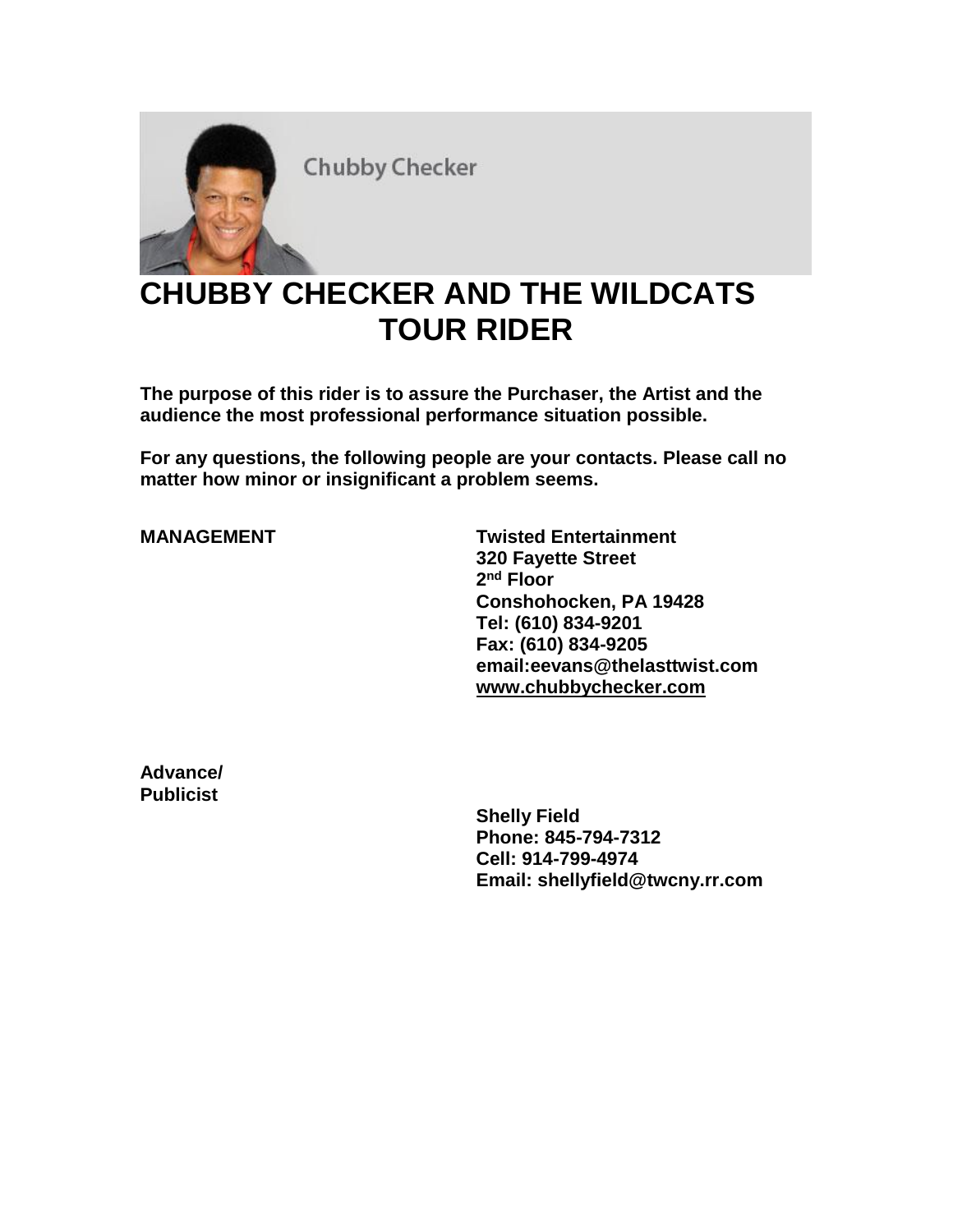## **CHUBBY CHECKER & THE WILDCATS CONTRACT RIDER 2018**

**THIS RIDER WILL BECOME PART AND PARCEL OF THE CONTRACT AND MUST BE SIGNED BY THE PURCHASER OR CONTRACT WILL BE CONSIDERED NULL AND VOID.**

**NO ADVERTISING OF THE PERFORMANCE MAY BE ISSUED IN ANY FORM PRIOR TO RECEIPT OF SIGNED CONTRACT FROM ARTIST. TIMELY PAYMENTS AND ADHERENCE TO ALL THE TERMS OF THE AGREEMENT AND THIS RIDER ARE OF THE ESSENCE. IF PAYMENTS ARE NOT MADE TIMELY (ACCORDING TO THE TERMS OF THE CONTRACT) OR OTHER CONDITIONS FULFILLED TIMELY, THE ARTIST MAY CANCEL THIS AGREEMENT AND ALL PRIOR PAYMENTS AND DEPOSITS WILL BE FORFEITED. BALANCE OF ALL PAYMENTS ARE DUE TO THE ARTIST PRIOR TO PERFORMANCE. IN CASH. SHOULD INCLEMENT WEATHER RENDER PEERFORMANCE IMPOSSIBLE OR NOT FEASIBLE, PURCHASER SHALL NEVERTHELESS PAY ARTIST FULL COMPENSATION AS PROVIDED HEREIN.**

**UNLESS OTHERWISE AGREED TO, AT LEAST ONE WEEK PRIOR TO SHOW, ARTIST WILL RECEIVE 100% TOP BILLING IN ALL ADVERTISING AND PUBLICITY OF ANY KIND. NOTE: WORDS LIKE "OLDIES", "NOSTALGIA", "REVIVAL", OR REASONABLE FACSIMILES MUST NOT BE USED WHEN PROMOTING CHUBBY CHECKER AND THE WILDCATS PERFORMANCE.**

**NO BANNERS, SIGNAGE, POSTERS, DRUM HEADS, ETC. ADVERTISING OR PROMOTING ANY OTHER ARTIST WILL BE ALLOWED ON OR AROUND STAGE AREA WHEN CHUBBY CHECKER IS PERFORMING.** 

**UNLESS OTHERWISE AGREED TO PRIOR TO SHOW ARTIST WIL CLOSE THE SHOW.**

**ARTIST MANAGEMENT OFFICE MUST APPROVE ANY ADDITIONAL ARTISTS THAT MAY BE APPEARING ON THE BILL. THIS MUST BE DONE PRIOR TO PERFORMANCE.**

**ALL INTERVIEWS OF ANY KIND OR APPEARANCES FOR PROMOTION PURPOSES MUST BE CLEARED THROUGH ARTISTS MANAGEMENT OFFICE PRIOR TO THE FIRST DAY OF THE ENGAGEMENT. COPIES OF ANY PUBLICITY, PHOTOS, REVIEWS, ETC. WOULD BE APPRECIATED BY ARTISTS MANAGEMENT OR AGENT ONLY PHOTOS SUPPLIED BY ARTIST'S MANAGEMENT, AGENT OR ARTIST MAY BE USED FOR PROMOTING CHUBBY CHECKER AND THE WILDCATS APPEARANCE.**

**NO AUDIO OR VIDEO RECORDING DEVICES OF ANY TYPE ARE TO BE PERMITTED ON THE PREMISES WITHOUT THE EXPRESS CONSENT OF ARTIST MANAGEMENT OR AGENT. ARTIST RESERVES THE RIGHT TO CONFISCATE ANY AND ALL TAPES WHICH ARE DERIVED FROM THE USE OF SAID EQUIPMENT. AN ANNOUNCEMENT SHOULD BE MADE PRIOR TO PERFORMANCE ABOUT THESE CONDITIONS.** 

**NO PHOTOGRAPHING OF ARTIST DURING SHOW. AN ANNOUNCEMENT SHOULD BE MADE PRIOR TO PERFORMANCE REQUESTING AUDIENCE REFRAIN FROM TAKING PICTURES.**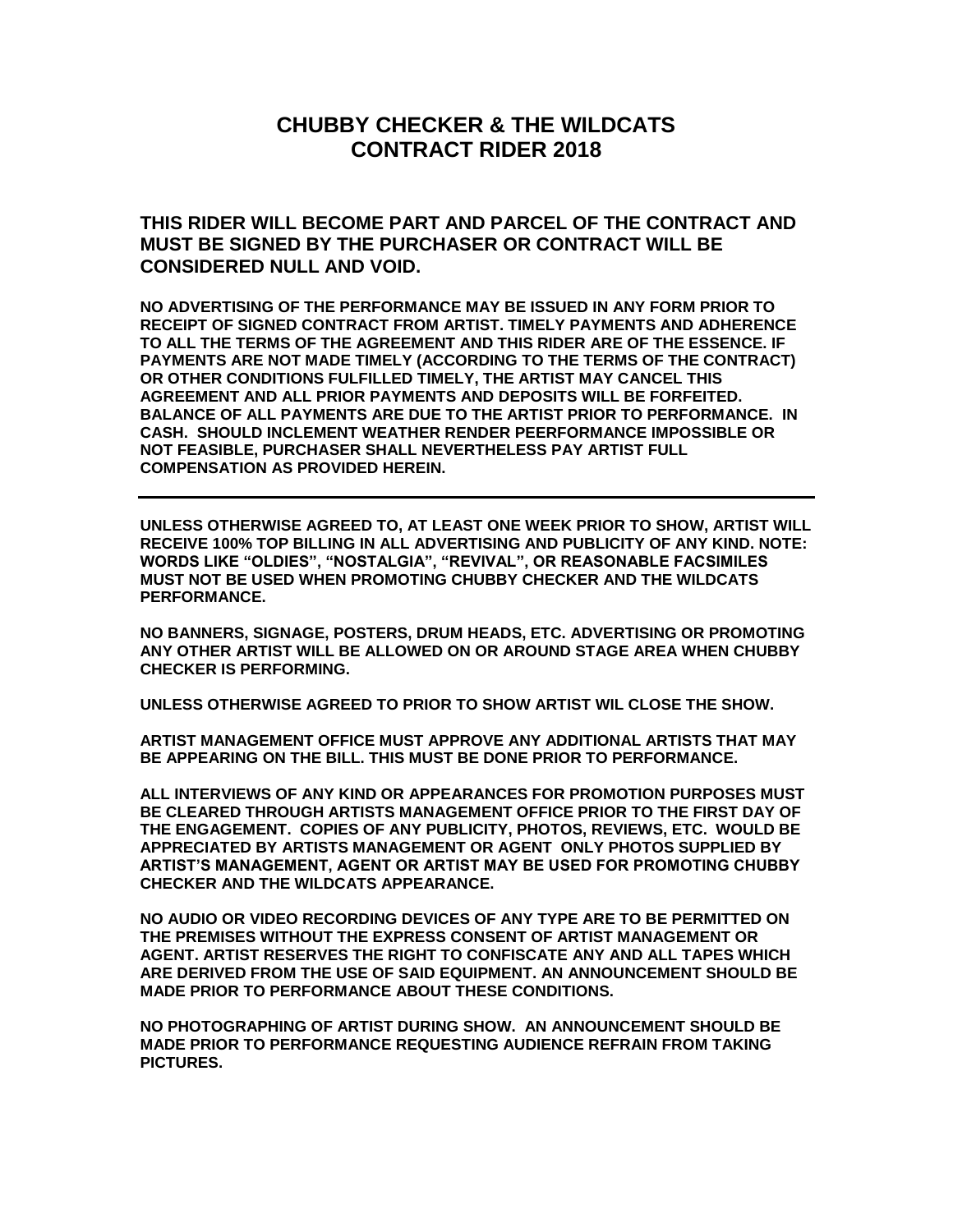**ARTIST TECHNICAL CREW MUST HAVE CONTROL OVER THE SET-UP OF THE STAGE AND THE PLACEMENT OF SOUND AND LIGHTING EQUIPMENT AS WELL AS THE MIXING AND CONTROL OF SOUND EQUIPMENT DURING THE PERFORMANCE.**

**ARTIST WILL SOUND CHECK FOR A MINIMUM OF 90 MINUTES. SOUND CHECK WILL COMMENCE AFTER THE HOUSE AND MONITORS ARE FULLY PATCHED AND TUNED.**

**STAGE MUST HAVE DIMENSIONS A MINIMUM OF 24' WIDE BY 20' DEEP WITH NO OBSTRUCTIONS AND HAVE A HEIGHT OF 3' – 4' WITH STEPS TO AUDIENCE IN FRONT.**

**ARTIST RESERVES THE SOLE AND EXCLUSIVE RIGHT TO SELL CHUBBY CHECKER T-SHIRTS, PICTURES, CDS, ETC. PURCHASER IS TO MAKE ADEQUATE SPACE AVAILABLE FOR SELLING THESE ARTICLES.**

**CHUBBY CHECKER AND THE WILDCATS SHALL BE ALLOWED UP TO TWENTY GUESTS PER PERFORMANCE.**

**ARTIST OBLIGATIONS ARE SUBJECT TO DETENTION OR PREVENTION BY ACT OF GOD, SICKNESS, ACCIDENT, MEANS OF TRANSPORTATION, NATURAL CATASTROPHES, RIOTS, STRIKES, ANY ACT OR ORDER OF PUBLIC AUTHORITY OR ANY OTHER CAUSE BEYOND THE ARTIST'S CONTROL.** 

**NOT WITHSTANDING THE PROVISIONS HEREOF, IN THE EVENT THAT INCLEMENT WEATHER RENDERS ARTISTS PERFORMANCE INFEASIBLE OR IMPRACTICAL THE PARTIES HERETO AGREE THAT SAID CIRCUMSTANCES SHALL HAVE NO EFFECT WHATSOEVER UPON ARTISTS RIGHT TO RECEIVE HIS FULL COMPENSATION AS SET FORTH HEREIN.**

**PURCHASER IS TO PROVIDE AT NO COST TO THE ARTIST:**

**TRANSPORTATION FOR TEN PEOPLE SHOULD BE PROVIDED, ROUND TRIP FROM HOTEL TO VENUE FOR SOUND CHECK AND PERFORMANCE TO AND FROM AIRPORT ON FLY DATES. ALSO, NEED A 15 PASSENGER VAN AT ARTISTS DISPOSAL FOR A 24 HOUR PERIOD EACH SHOW DAY.**

**BUS PROVISIONS: PARKING MUST BE MADE AVAILABLE NEAR STAGE / LOAD-IN-DOOR, FOR THE DURATION OF THE ENGAGEMENT. THE ABILITY TO CONNECT A 50 AMP EDISON SHORE / LAND LINE SERVICE TO TOUR BUS MUST BE PROVIDED.**

**A CLEAN, WELL-LIT-HEATED / AIR CONDITIONED) DRESSING ROOM, WASHROOM AND MIRRORS, TO ACCOMMODATE 10 PEOPLE COMFORTABLY. DRESSING ROOM SHOULD BE EQUIPPED WITH A LOCK OR GUARD FOR SECURITY PURPOSES AND UNAUTHORIZED PERSONS MUST BE KEPT FROM DRESSING ROOM AREA. (ONE DRESSING ROOM FOR ARTIST AND TWO FOR THE BAND. SECURED AT ALL TIMES).**

**SECURITY PERSONNEL ON DUTY AT ALL TIMES FOR THE ARTIST, ARTISTS BUS, EQUIPMENT, BAND, AND STAFF. PURCHASER IS RESPONSIBLE FOR THE SAFETY OF SAID PERSONS AND ITEMS. TOUR MANAGER HAS DISCRETION OF WHERE SECURITY IS TO BE PLACED.**

**DRESSING ROOM PROVISIONS: 10 BATH TOWELS / 5 HAND TOWELS, CUPS, WATER, SOFT DRINKS, COFFEE, ASSORTMENT OF HOT FINGER FOODS, DELI TRAYS WITH MEATS AND CHEESES, CRACKERS AND BREAD, CONDIMENTS, SALAD AND A VARIETY OF DRESSINGS, AND A BOWL OF FRUIT. (NO DIET FOODS OR DIET DRINKS PLEASE).**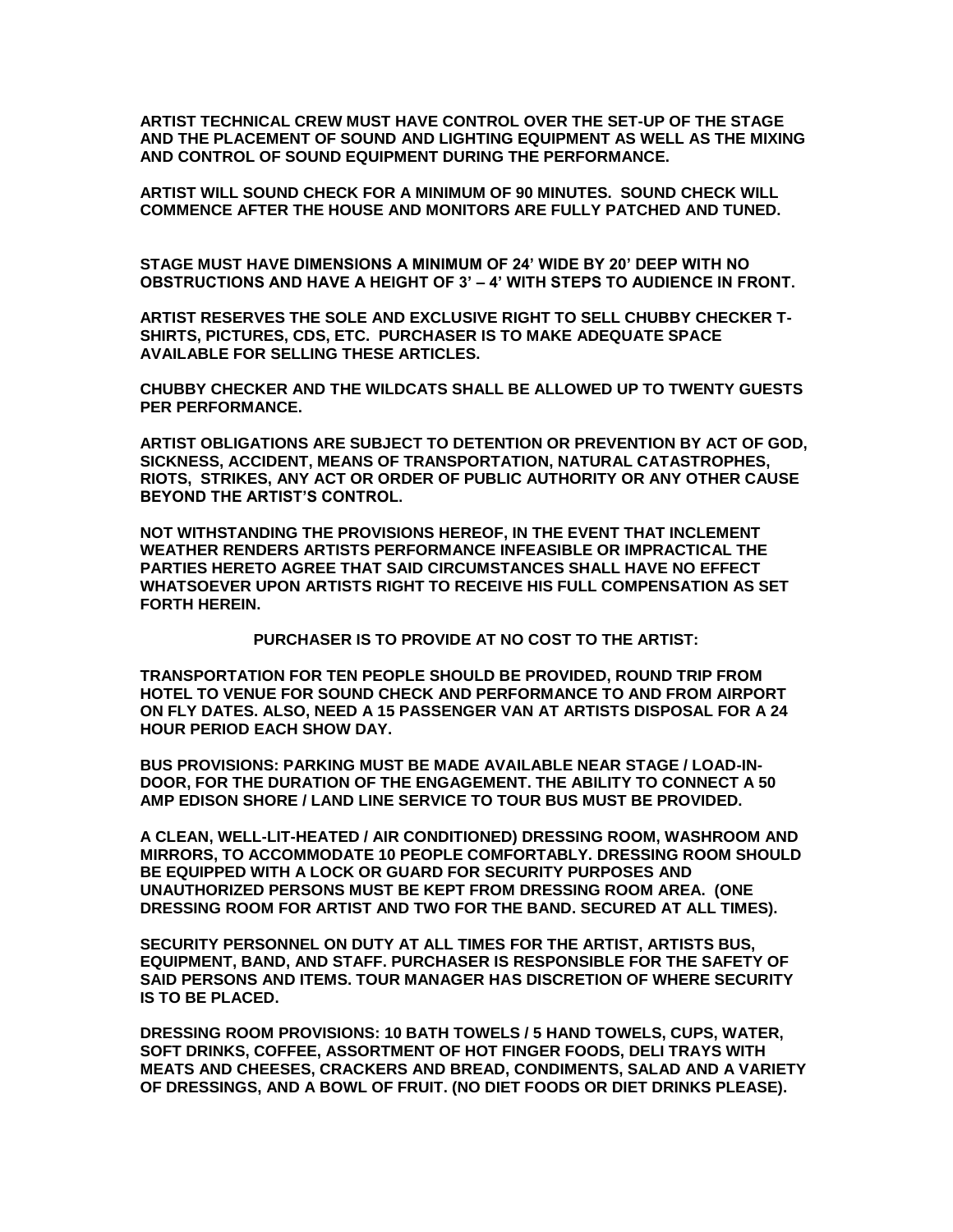**MUST HAVE PROFESSIONAL JIFFY CLOTHING STEAMER OR EQUIVALENT. ALSO PROVIDE PERSONNEL FOR PRESSING OR STEAMING SERVICE.** 

**LOAD-IN: CREW MUST BE ADVISED IN ADVANCE OF ANY SPECIAL OR UNUSUAL LOAD IN CONDITIONS, (I.E. ELEVATORS, STAIR CASES, UNUSUAL STAGE HEIGHT, STAGE NOT NEAR LOAD IN DOOR ENTRANCE, BUS UNABLE TO GET CLOSE TO THE LOAD IN DOOR, ETC.) IF NECESSARY, A LOADING RAMP MUST BE PROVIDED TO LOAD EQUIPMENT UP ONTO THE STAGE.**

**A MINIMUM OF FOUR STAGE HANDS, CAPABLE OF LIFTING HEAVY EQUIPMENT, TO ASSIST WITH THE LOADING AND UNLOADING OF EQUIPMENT UPON ARRIVAL AND PRIOR TO DEPARTURE AFTER THE CONCERT. THESE INDIVIDUALS SHOULD REPORT TO THE BAND MANAGER UPON ARRIVAL. TOUR MANAGER AND BAND PRODUCTION MANAGER IS TO HAVE CONTROL OVER ALL STAGE HANDS AND HOUSE STAGE MANAGERS AS IT PERTAINS TO CHUBBY CHECKER SHOWS.**

**\*DRUM RISER – 1' HIGH, 8' WIDE, 8' DEEP (MINIMUM)**

**\*SAX RISER – 2' HIGH, 6' WIDE, 8' DEEP (MINIMUM) (IF RISERS ARE ABOVE 2' HIGH, STAIRS MUST BE PROVIDED.)**

**\*KEYBOARD RISER – 1' HIGH, 8' WIDE, 8' DEEP (MINIMUM).**

**ONE HOT MEAL: TO FEED 12 PEOPLE TO BE SCHEDULED WITH TOUR MANAGER. (PORK CHOPS, STEAK, ROASTED CHICKEN, OR FISH. ASSORTED VEGETABLES, RICE AND POTATO SELECTION, BREAD AND DESERT SELECTION. NO BUFFETS OR PASTAS UNLESS AUTHORIZED BY TOUR MANAGER. A \$25.00 BUYOUT PER PERSON WHERE APPLICABLE.**

**HOTEL ACCOMMODATIONS: 1 SUITE AND 10 SINGLES WITH KING BEDS IN A FOUR STAR HOTEL (I.E. HYATT, SHERATON, HILTON, MARRIOTT ETC). ARTIST MUST HAVE "BUYOUT OPTION" FOR HOTEL ROOMS.**

**FLIGHTS: ALL FLIGHTS MUST BE EXCHANGABLE. NO "NON-REFUNDABLE" TICKETS. MUST HAVE BUYOUT OPTION FOR FLIGHTS.**

**ALL TERMS OF THIS RIDER ARE SPECIFICALLY ACCEPTED BY PURCHASER UNLESS THEY ARE WAIVED BY ARTISTS MANAGEMENT, AND INITIALED. DO NOT ADD TO, DELETE FROM, OR MAKE ANY ALTERATIONS IN THE CONTRACT OR RIDER WITHOUT ARTIST'S MANAGEMENT AUTHORIZATION.**

**AGREED TO AND ACCEPTED BY:**

**\_\_\_\_\_\_\_\_\_\_\_\_\_\_\_\_\_\_\_\_\_\_\_\_\_\_\_\_\_\_**

**\_\_\_\_\_\_\_\_\_\_\_\_\_\_\_\_\_\_\_\_\_\_\_\_\_\_\_\_\_\_**

**PURCHASER:**